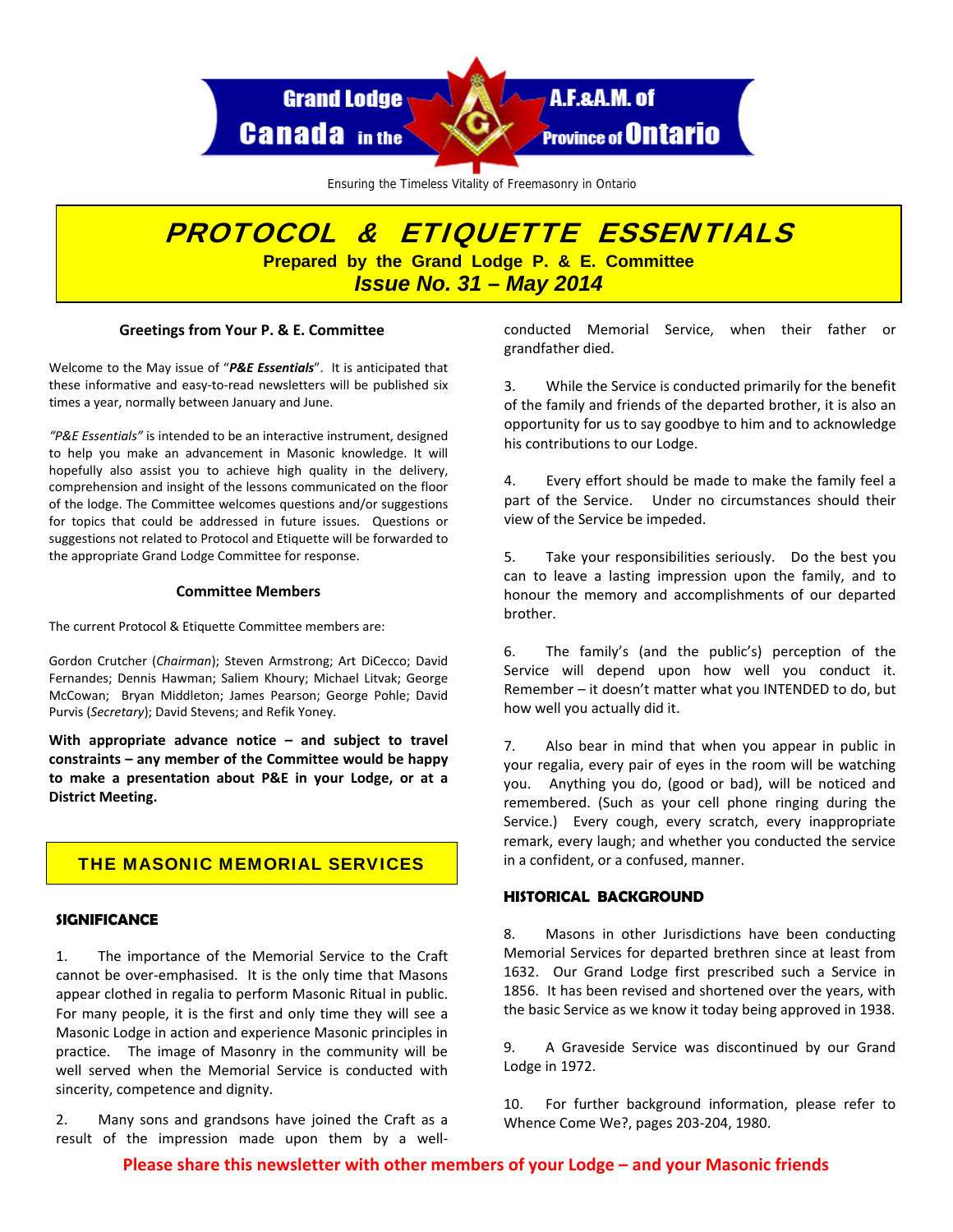#### **REVIEW**

11. There are three Services outlined in the latest edition of our Grand Lodge booklet entitled "*The Memorial Services*":

- One is the Service which is normally performed in a funeral home.
- The second is the same Service, which can be held in a Lodge Room instead of a funeral home. It is identical to the first, except for the omission of four words – "*the mortal remains of* ". Family and friends may be invited. The Lodge is either not opened, or it is called from labour to refreshment.
- The third is a special Service to be held in a tyled and opened Lodge Room, at which **only** Masons can be present. This non‐public Service is usually performed once a year in remembrance of all the brethren of the Lodge who have passed to the G.L.A. during the preceding twelve months.

12. A Masonic Memorial Service is normally conducted in a funeral home but it could be held in another suitable place, such as a church or chapel, a community hall, or even in a private home. For the purpose of this guide, let's assume the Service is being conducted in a funeral home.

13. A Memorial Service may be held without a casket being present. In these circumstances, a small table at the front of the room may be draped appropriately. The deceased brother's regalia, a photograph of him, a basket for the acacia, and possibly a plant or flowers – even an urn from a cremation – can be placed on the table.

14. A Masonic Memorial Service may be held on a Sunday, (Section 273, *Book of Constitution*). Dispensation is not required.

15. The latest version of our Masonic Memorial Services booklet is still the 1999 edition. It can be obtained from our Grand Lodge Office and costs only \$1. All Masons should obtain a copy and keep it with their regalia. You never know when you are going to need it.

16. The various parts of the Service MAY be read responsively, or one brother could read them all. (Sometimes there could be a greater impact on the family if a brother who is exceptionally good with ritual conducts the entire Service.)

17. Incidentally, there are two pages of guidelines, procedures and explanations in the 1999 edition, (see pages 11 and 12 of that booklet), which will be a big help to brethren who have not participated in many Memorial Services.

18. Whenever you are involved with a Masonic Memorial Service, the first question you should ask yourself is: "**Why are we conducting this Service?**"

19. It's not just to pay our respects and to say goodbye to a departed brother.

20. We are doing it **FOR HIS FAMILY** and his friends. So don't exclude them from the Service.

- Face them.
- Don't turn your back to them.
- Don't block their view.
- Speak up so they can hear you.
- Deliver the Service in such a manner that the family will remember it always.

21. The family could be given a COPY of the public Memorial Service, so they may follow along. (Note: Do NOT give the family the actual Grand Lodge booklet containing all three Services, as one of the Services is RITUAL.)

22. It would be quite in order to prepare an extra copy of the Sacred Roll, which could be given to the family to keep.

23. A Masonic Memorial Service is not done automatically. It is **ONLY** carried out if the family requests one.

24. The family may not be aware that **they** have to request the Lodge to conduct a Memorial Service. A close family friend, (or the Worshipful Master, or the Lodge Secretary), could discretely inform them of this necessity – either directly, or through the Funeral Director.

25. We can only enquire, or possibly suggest. We never impose.

26. It is solely the family's decision whether they would like to have a Masonic Memorial Service. Therefore, if it is **your** personal wish to have such a Service – when YOU ascend to the G.L.A. – make sure your family and/or executor are aware of this, and that they know who they have to call in your Lodge, to request a Service.

27. Unlike some Jurisdictions, all Masons belonging to the Grand Lodge of Canada in the Province of Ontario, regardless of their rank – whether an E.A. or a Grand Master – are entitled to a Masonic Memorial Service.

28. The status of the deceased brother is usually not relevant. Prior to his death, he could have been suspended for non‐payment of dues – but the family may not know that.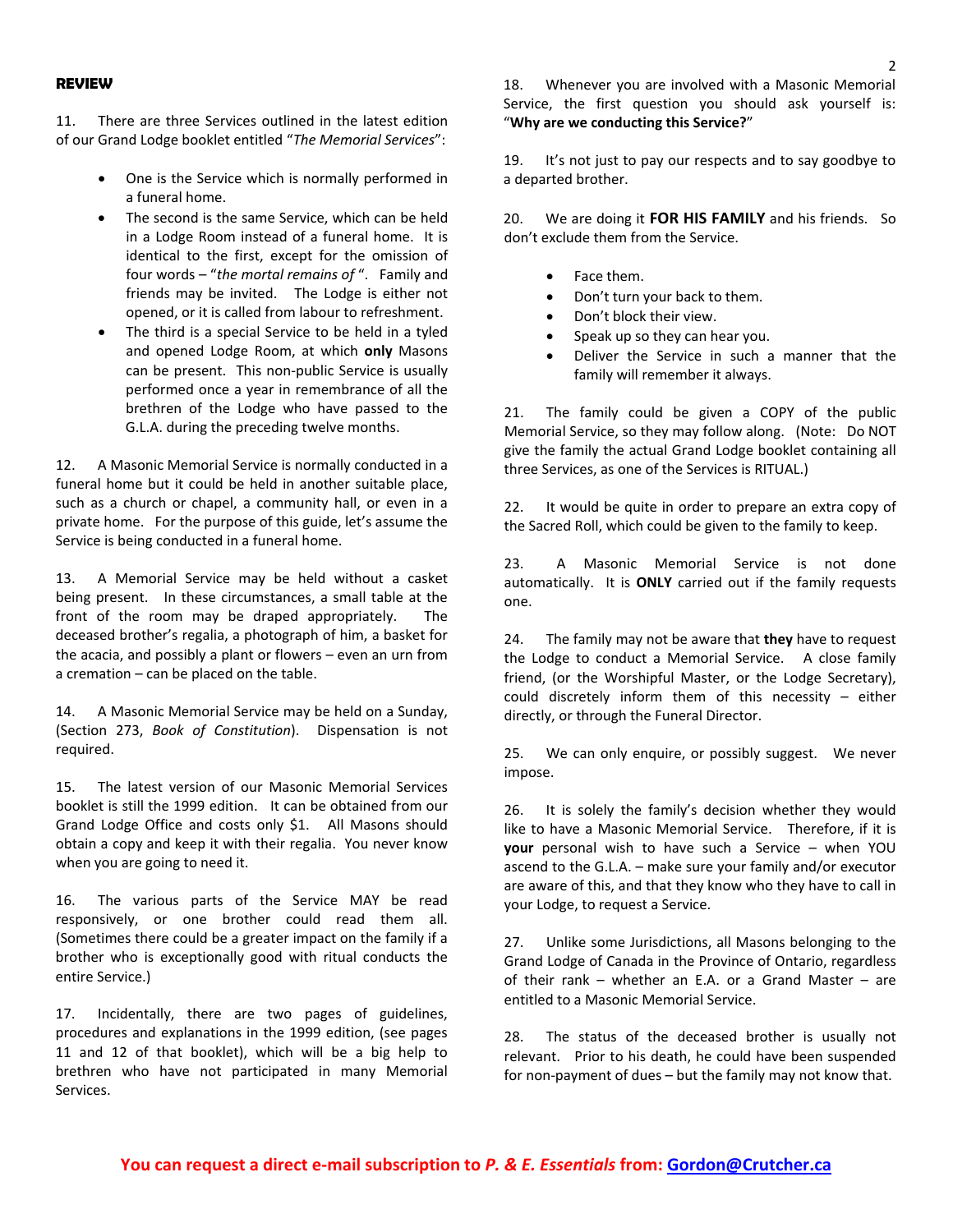29. If there is any question as to whether it would be appropriate to conduct a Masonic Service, contact your D.D.G.M. (e.g. the brother may have been expelled for a heinous crime). Under such circumstances, let your D.D.G.M and the Grand Master make the decision.

30. A Lodge never involves any other organization or body in conducting a Memorial Service, (except another Lodge). If both a Memorial Service and a formal church service are to take place consecutively, the Masonic Service always precedes the church service.

31. It is normally the **responsibility of the deceased brother's "mother" Lodge to conduct the Memorial Service** – it is not the District's, nor Grand Lodge's responsibility. However, the brother may have moved and now resides in another area, in which case you may have to ask a local Lodge to conduct the Service there. (Should the circumstances be reversed, it is also possible that YOUR Lodge may be requested to conduct a Service for a brother from another area who was not a member of, and perhaps was not even known by, your Lodge.)

32. The D.D.G.M. should be informed immediately about the death of any brother in his District. The D.D.G.M. should also be invited to participate in the Service.

33. If the deceased brother is a Past or Present Grand Lodge Officer, (or a William Mercer Wilson Medal recipient), also report his passing to the Grand Secretary.

34. When participating in the Service, familiarize yourself beforehand with your assigned part. Be very precise with your terminology, e.g.:

- It is a "Masonic **Memorial** Service", not a "Masonic Funeral Service".
- It is called a "Sacred **Roll**", not a "Scroll";
- The words "**immortal**" and "**immortality**" are used six times in the Service. Do not pronounce them as "immoral", or "immorality"!

# **PLANNING – LONG RANGE**

35. A Memorial Service is the only occasion when Masons typically don't get any lengthy prior notice of the parts assigned to them.

36. One of the first duties of a Lodge's new Officers could be to conduct a Masonic Service. They need to plan for this. Encourage your Officers to prepare for this eventuality.

37. There are many Wardens who have never even attended a Memorial Service, yet they will soon become the Worshipful Master and will then be expected to conduct one.

38. There won't be a lot of time to prepare for a Service, once one is requested by the family. At best, you will only have a couple of days to get all the arrangements ready.

39. Prior preparation and rehearsal is therefore very important. A Worshipful Master and a Senior Warden should be prepared to conduct a Memorial Service at any time, even if they have just assumed those Officer positions.

40. A rehearsal can be structured very formally and replicate an actual Service. It could also be informal in nature, with each Lodge Officer taking turns reading a part from the Services booklet.

41. Consider having some brethren conduct an exemplification of a Masonic Memorial Service at a Lodge meeting one evening, as Masonic Education.

42. It is important to practice reading the Service aloud, speaking slowly and clearly. Place emphasis on certain words to add meaning. Check any pronunciations of which you are unsure.

43. A Worshipful Master will need to establish a system to quickly communicate with all Lodge members and to encourage their attendance at the Service.

44. **Think of a Masonic Memorial Service as an unscheduled Lodge Meeting**, held outside of the Lodge Room. Every Officer has a role to play and they should wear their collars – especially when participating in the Service. Members need to attend and support their Officers.

# **OFFICERS' DUTIES**

45. Here is a brief outline of the suggested duties for each Officer:

- W.M.: Contact the funeral home as early as possible and review your requirements. Arrange for them to provide a lectern, the acacia, a basket for the acacia, a small table or stand in front of the coffin on which to place the basket, and an assembly‐room for the Masons. Liaise with the family. Assign parts to those participating in the service. Arrive early before the Service, greet the family, and handle last‐minute preparations.
- Secretary: Prepare the Sacred Roll (with perhaps an extra copy for the family), bring some plain sheets of paper to serve as an attendance register for the Masonic brethren (these sheets can subsequently be attached to the official Lodge Register with a notation that a Service was held at a certain date, place, etc.), the large print Memorial Service book for the lectern, some small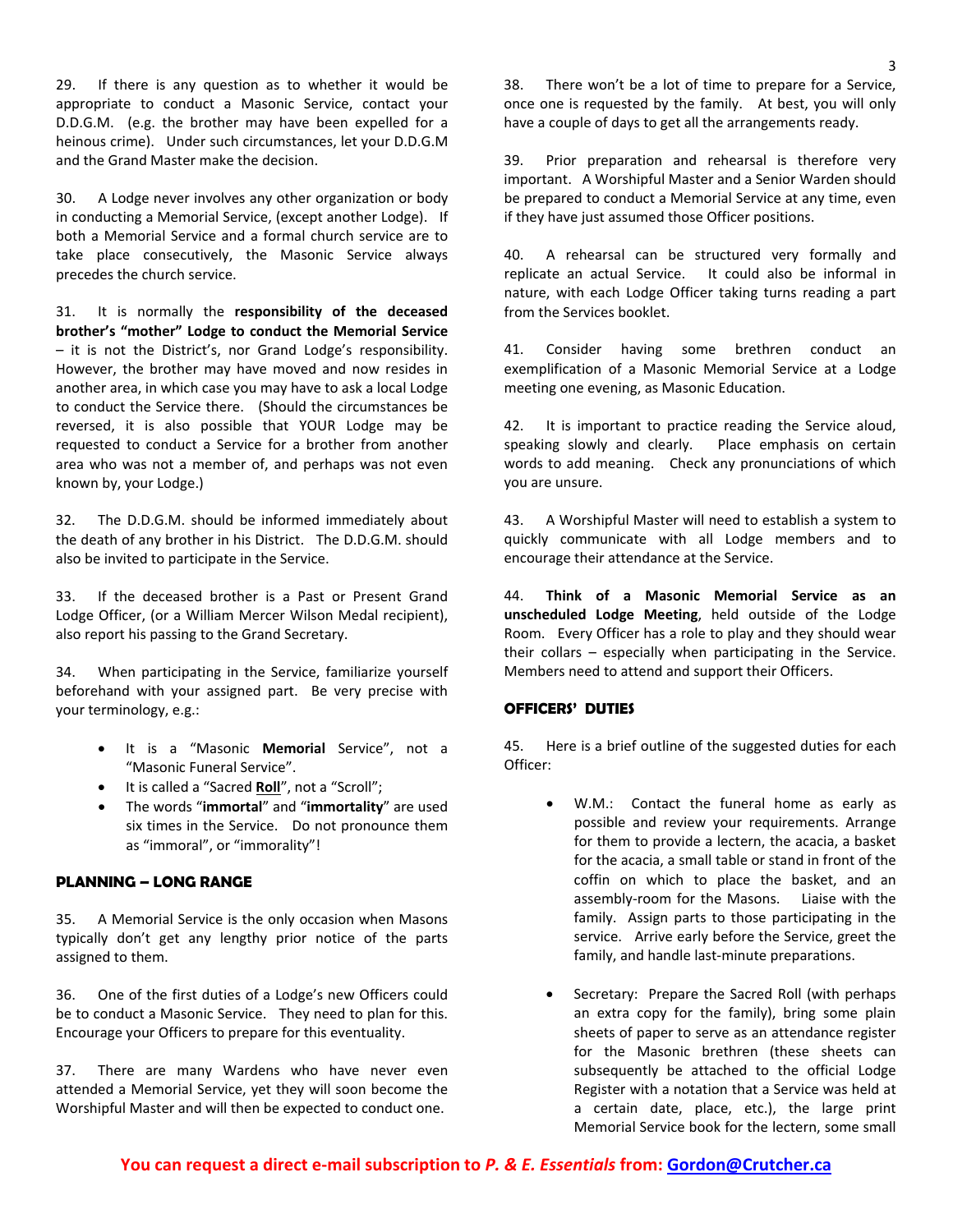Memorial Service booklets for the brethren, copies of the Service for the family, an E.A. apron, and the Officers' collars.

The Secretary should also ensure that all Lodge property, (the apron, collars, Service books, and the attendance sheets), are returned to the Lodge after the Service.

- D of C: Attend to all brethren. Direct them where to assemble, hang their coats, and leave their regalia bags. Distribute the acacia and copies of the Service (or the Service booklets), and help maintain dignity and decorum. Before the ceremony, he should demonstrate the Funeral Honours and how to deposit the acacia, line up the brethren who are participating in the service, direct the remaining brethren where to stand/sit, and ensure the family is not excluded from the ceremony. After the ceremony, collect the Service booklets and make sure the brethren maintain quiet dignity as they leave the building.
- S.W.: Assist the Worshipful Master. Be prepared to replace him.
- J.W.: Assist the Senior Warden.
- Deacons: Assist the Director of Ceremonies, direct the brethren, help keep noise levels down, and act as ushers when there is a large attendance.
- Senior Deacon: Delivers a lambskin apron to the Worshipful Master at the appropriate moment in the Service.
- Stewards: Assist the Deacons.

#### **DRESS CODE**

46. The appropriate dress code for every Mason who attends a Masonic Memorial Service in a funeral home is a **dark business suit**. (Not a tuxedo, nor a sports jacket and slacks.) Regalia is worn. As mentioned above, the Officers of the deceased member's Lodge should wear their collars. Past and present Grand Lodge Officers wear their dress regalia. The wearing of those jewels specified in Section 384 of the Book of Constitution is normal – but optional.

#### **PLANNING – THE DAY OF THE SERVICE**

47. The Secretary should ensure the attendance sheets (and the acacia) are accessible to the brethren at least 30 minutes prior to the Service.

48. VERY IMPORTANT. Much activity takes place prior to the start of the Service, (e.g. the Service is being organized, brethren are arriving and welcoming each other), but try to keep the noise level down.

49. **Be respectful of your surroundings**. As far as your demeanor is concerned, you should show respect from the moment you enter the funeral home, until you leave.

50. The facilities of each funeral home typically differ from one to the next. Their physical layouts can sometimes pose a challenge for us to conduct a Service in accordance with these guidelines. The Worshipful Master should arrive early to evaluate the room where the Service is to be held. If there are no chairs in the room for the family to sit upon, consider asking the Funeral Director to provide a few. Sometimes rearranging the seating already in the room may be necessary, (with the approval of the funeral home, of course).

51. We are accustomed to regularity in our meetings and to the physical layout of our Lodge meeting rooms. We know what to expect. They are predictable. In contrast, just as the layout of funeral homes differ, rarely are two Masonic Memorial Services the same. Circumstances change from one to the next. If you are the Worshipful Master, expect the unexpected. Be flexible  $-$  and above all  $-$  be calm.

52. While it can occasionally be a challenge to conduct the Service as described herein, do your best to adapt to the circumstances.

53. There is often confusion as to where the brethren should stand while the Service is being conducted. Basically, those brethren who are actually PARTICIPATING in the Service, (i.e. those who have been assigned a speaking part), should stand in the "S/E" corner of the room, (with the location of the coffin or urn being considered as the "East"). The REMAINDER of the brethren should stand at the back (i.e. in the "West") and/or sides of the room.

54. There should be a lectern, usually placed at the foot of the casket, for the use of the Worshipful Master and the other brethren participating in the service.

55. In the case of a large turnout, consider asking two (or more) brethren (e.g. the Lodge Deacons and/or Stewards), to act as ushers, to escort non‐Masonic and Masonic guests to their places. (When space in a chapel permits some of the brethren to be seated, they should always sit in the back rows of the chapel, behind the family and friends.)

56. The mandatory introductory comments in the Memorial Services booklet are designed to make the family and friends feel welcome and part of the Service.

57. As part of these comments, the family is asked to remain throughout the Service. They are also given a brief explanation about the symbolism which the sprig of acacia has to us.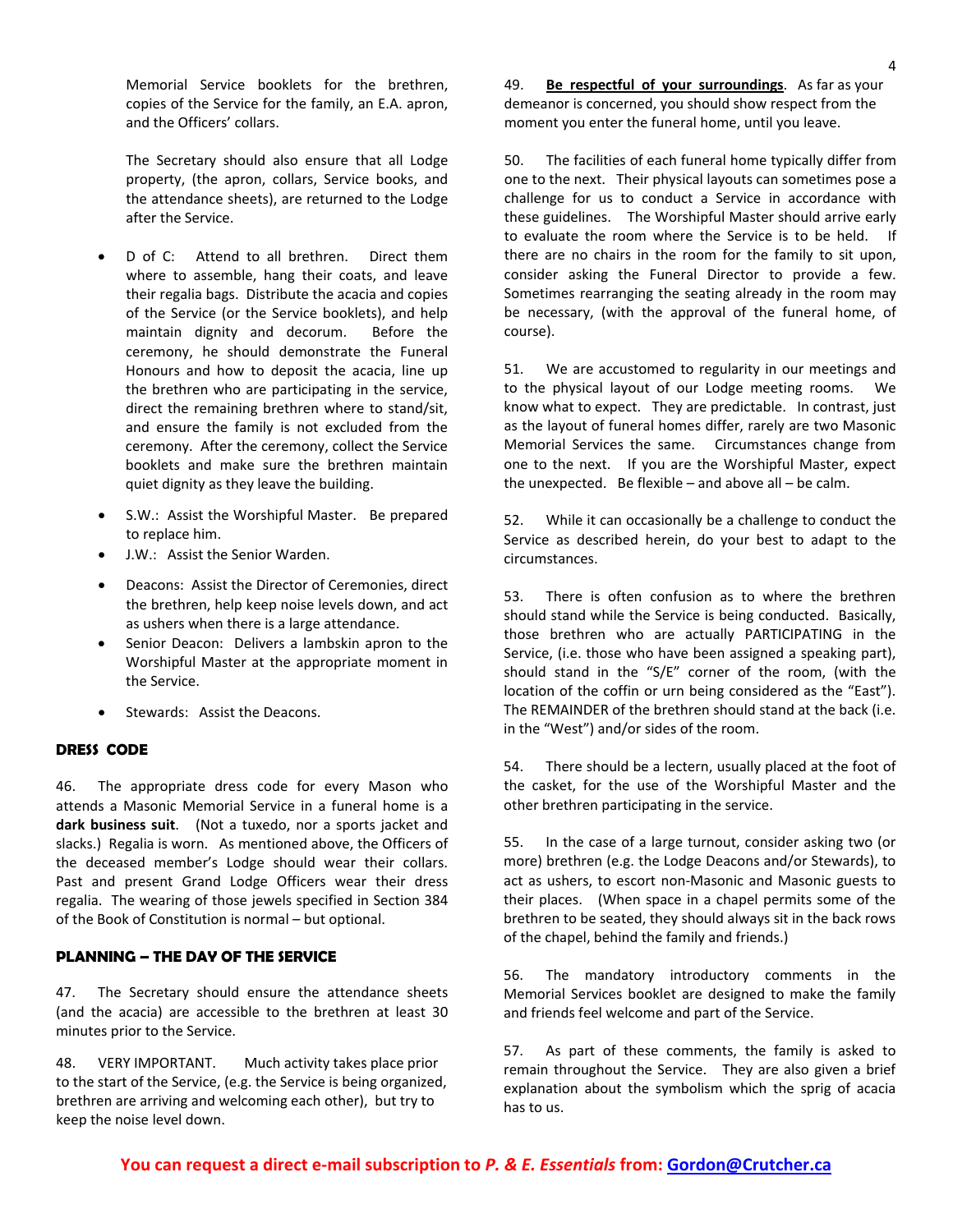58. The Worshipful Master should assign parts of the Service as far in advance of the Service as possible, either to members of his Lodge who he knows will be present, or to brethren from other Lodges. Assigning parts at the funeral home is sometimes inevitable, though not ideal.

59. The Service could be divided into several parts, involving twelve or more brethren or, if need be, the Worshipful Master could do it all himself.

60. A large‐print copy of the Service, in a 8.5" by 11" book format, spiral bound and paginated conveniently for use on a lectern, is available from Grand Lodge.

61. Ensure that a nice new, clean, attractive, white, leathern E.A. apron is put aside for use by the lodge in its Masonic Memorial Services. You do not want to display a yellow, frayed, tattered old cotton apron in public.

62. Note: The deceased brother's apron is not used during the Service. However, it may be on display in the room.

# **THE SERVICE**

63. The family and friends of the deceased brother are seated, or assembled, prior to the procession of Masons into the room where the Service is to be conducted.

64. All Masons should enter the room together. It makes for an impressive sight.

65. The brethren line up in two columns for the procession – the Worshipful Master leading the left, and the D.D.G.M., (or another past or present Grand Lodge Officer), leading the right.

66. Only the several brethren who will be reading parts of the Service need to be at the front of the room, (in the "S/E", to the right of the casket).

67. While those participating in the Service are walking to the front of the room, the remainder of the brethren can divert to stand at the back and the sides of the room, being very careful not to block the view of the family and non‐ Masonic friends. If there is ample seating at the back of the chapel, the brethren not participating in the Service could sit there.

68. The actual Service is usually completed within 15 minutes. When circumstances permit, the brethren should stand throughout – without blocking anyone's view. (Elderly, frail, or infirm brethren should certainly be seated.)

69. At the appropriate time, each brother will step to the lectern, read his part from the large‐print book on the lectern, turn the page on completion, and return to the **BACK** of the line in which he was previously standing.

70. Every effort should be made to have the reading of the verses from the *Wisdom of Solomon* done responsively, with the brethren taking an enthusiastic part. All brethren who are seated should stand while participating in these readings.

71. The brother who is assigned the part which explains the significance of the lambskin apron should hold up the apron, so everyone can see it. Continue holding up the apron with **two** hands until you complete the explanation. (**Tip:** You can hold a small copy of the Ceremony booklet BEHIND the apron, out of view of those seated in front of you, and simply read the part while you are holding up the apron.)

72. At the conclusion of the part describing the lambskin apron, place it:

- For an open casket: On the closed portion of the lid of the coffin.
- For a closed casket: On the bottom segment of the lid, (i.e. where it would be placed if it was an open casket).
- Note: If there is no space available on the casket lid for the apron, (e.g. because of several floral arrangements), then it could be placed on the small table in front of the casket, under the basket used to collect the acacia.
- 73. Important:
	- If it is an open casket, do **NOT** place the apron on the body. Nor should any acacia be dropped into the casket.
	- For a closed casket, be careful to place everything to the right of the line where the two portions of the lid touch. (The head of the body is on your left; the feet on your right.) You do not want anyone to take exception to having anything placed on the lid over the head of the deceased.

74. A wicker basket should be used in which to collect the acacia/evergreen. The basket could be placed on the casket, adjacent to (or even on) the lambskin apron. However, as the basket could be accidently knocked off the curved lid of the casket, it is recommended that the basket instead be placed on a small table situated in front of the casket.

75. There are two prayers in the Service. (Both are on page 3 of the 1999 edition of the booklet.) The first prayer starts with the words, "Let us pray". The second prayer immediately follows the first. If you are seated, please note:

- Masons should **always stand** for a prayer (and when giving the Funeral Honours); and
- As you are wearing regalia, assume the **Sign of Fidelity** during each of these prayers;

**You can request a direct e‐mail subscription to** *P. & E. Essentials* **from: Gordon@Crutcher.ca**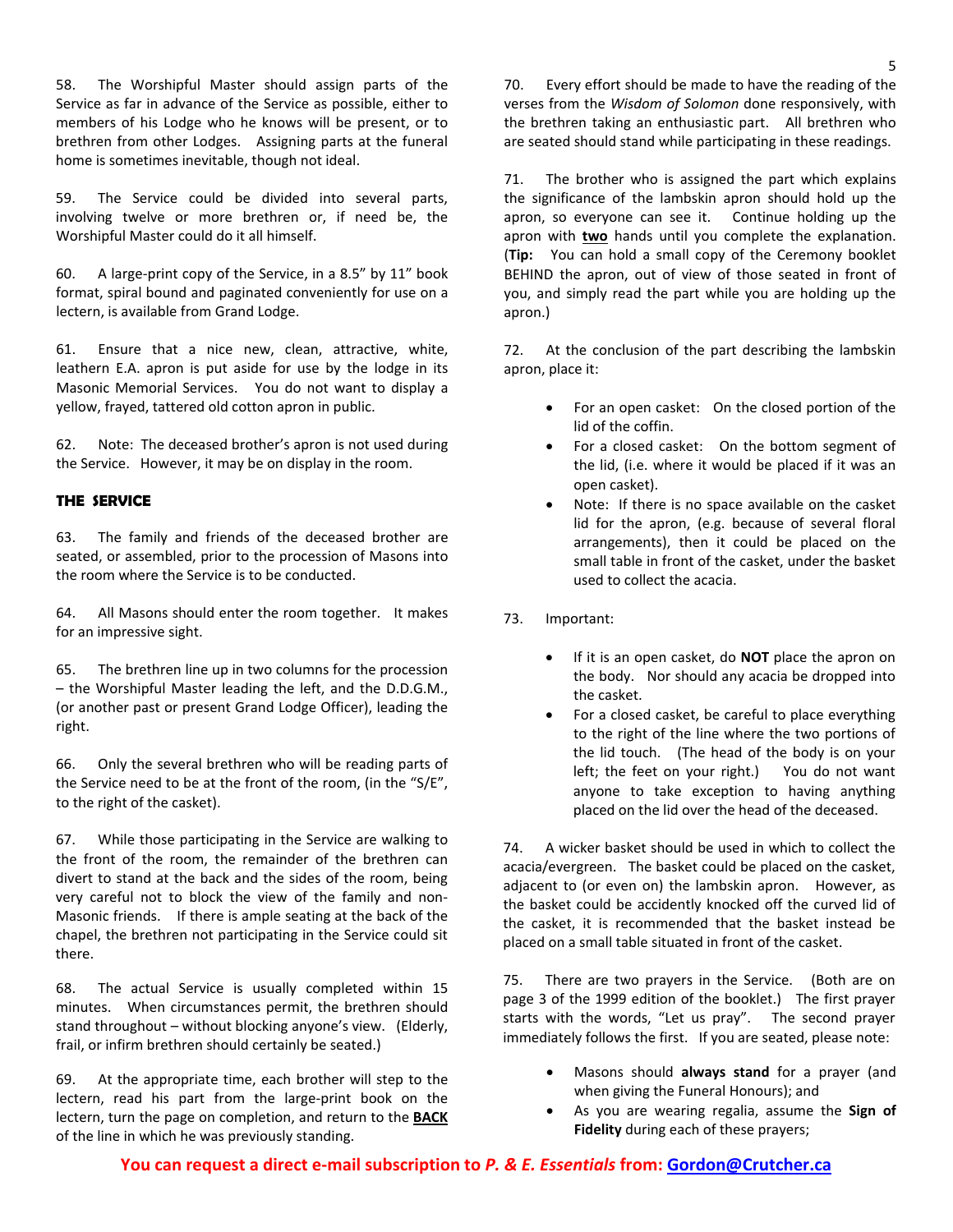- You should stand for the responsive reading of the *Wisdom of Solomon*;
- You should stand for the Closing Benediction.

76. As Masons are required to stand for these parts of the Service anyway, this is a good reason for standing throughout the entire Service, at the back or sides of the room.

77. When it is time to give the Funeral Honours, the brother who is leading everyone should **NOT** do so behind the lectern. Instead, move out in front of the casket, where you can be seen.

78. As is the case with the Grand Honours, all brethren, (including the brother who is leading everyone), would face the recipient, (i.e. the casket, or the urn) while giving the Funeral Honours.

79. Much of the impact of the Funeral Honours is lost if the brother leading everyone is trying to read from the booklet at the same time he is demonstrating the movements. To be effective, he must do the Funeral Honours from memory.

80. The Ritual Committee has authorized a change in the printed ritual, on page 4. The Worshipful Master will now say: "The brethren will copy my example and say **AFTER** me".

81. Another reason why we should all be using the 1999 edition of the Service is that the first four words of the Funeral Honours were changed when that edition was released.

82. We now say: "**We celebrate his life**", (instead of "We commit his body to the earth").

> (Move out from behind the Lectern in full view when leading the brethren in the Funeral Honours – and face the casket.)

**W.M. says: "The brethren will copy my example and say after me:**

(Hands extended, palms downward)

"**WE CELEBRATE HIS LIFE.**" (. . . pause)

(Hands crossed over breast)

"**We cherish his memory in our hearts**." (. . . pause)

(Hands raised over the head, as if in supplication)

"**We commend his spirit to God, who gave it**."

83. The brother leading the Funeral Honours should not rush through them. They should be carried out in a dignified

manner. Be clear and distinct in each of the movements. Pause momentarily between each, to add to their impact.

84. At the close of the service, the brethren file past the casket, (*in two lines, if there is a large turnout*), **moving counter‐clockwise**, to deposit their acacia as they retire.

*(Moving counter‐clockwise recalls the symbolic direction followed by the Fellowcraft when he ascended the Winding Stair leading to the Middle Chamber of the Temple.)*

85. It is recommended that the D.D.G.M. be the last to deposit the acacia, and the last to leave the room.

86. A wicker basket should have initially been placed on the casket, (or preferably on a small table in front of the casket), to receive the sprigs of acacia.

*87. The Memorial Services booklet uses the more encompassing term "evergreen" instead of "acacia". An evergreen is a plant with foliage that persists and remains green throughout the year. Acacia is an evergreen tree commonly found in the Middle East. We normally use cedar sprigs as a substitute for acacia.*

*88. In the Bible, acacia is known as shittah (singular), or shittim (plural). The wood was used extensively to construct the Tabernacle of Moses. In Canada, the acacia is known as the Honey‐Locust, the Three‐Thorned Acacia, or the Sweet Locust. Although not native to Canada, it is now fairly common in Southern Ontario. For Freemasons, following ancient tradition, acacia is a symbol of immortality.*

89. The proper form for depositing the sprig of acacia, is:

- With the acacia in your right hand, (or jammed into the top of your breast pocket, so it can be easily removed), assume the Sign of Fidelity.
- Grasping the acacia with the fingers of your right hand, now extend your right arm parallel to the floor, palm downward, so that your hand is over the receptacle.
- Lower your arm/hand and deposit the sprig into the basket. (Don't just drop the acacia.)
- Give the sign, by raising your right arm over your head and pointing up, with your right index finger extended.



*(This gesture signifies our belief in One Supreme Being.)*

90. The D.D.G.M. and the Worshipful Master, (with perhaps any senior G.L. Officer present, i.e. the G.M., a P.G.M., or the D.G.M), should stand off to the side, beside the head of the casket, remaining there until all the brethren have deposited their acacia. They could then be the last to

**You can request a direct e‐mail subscription to** *P. & E. Essentials* **from: Gordon@Crutcher.ca**